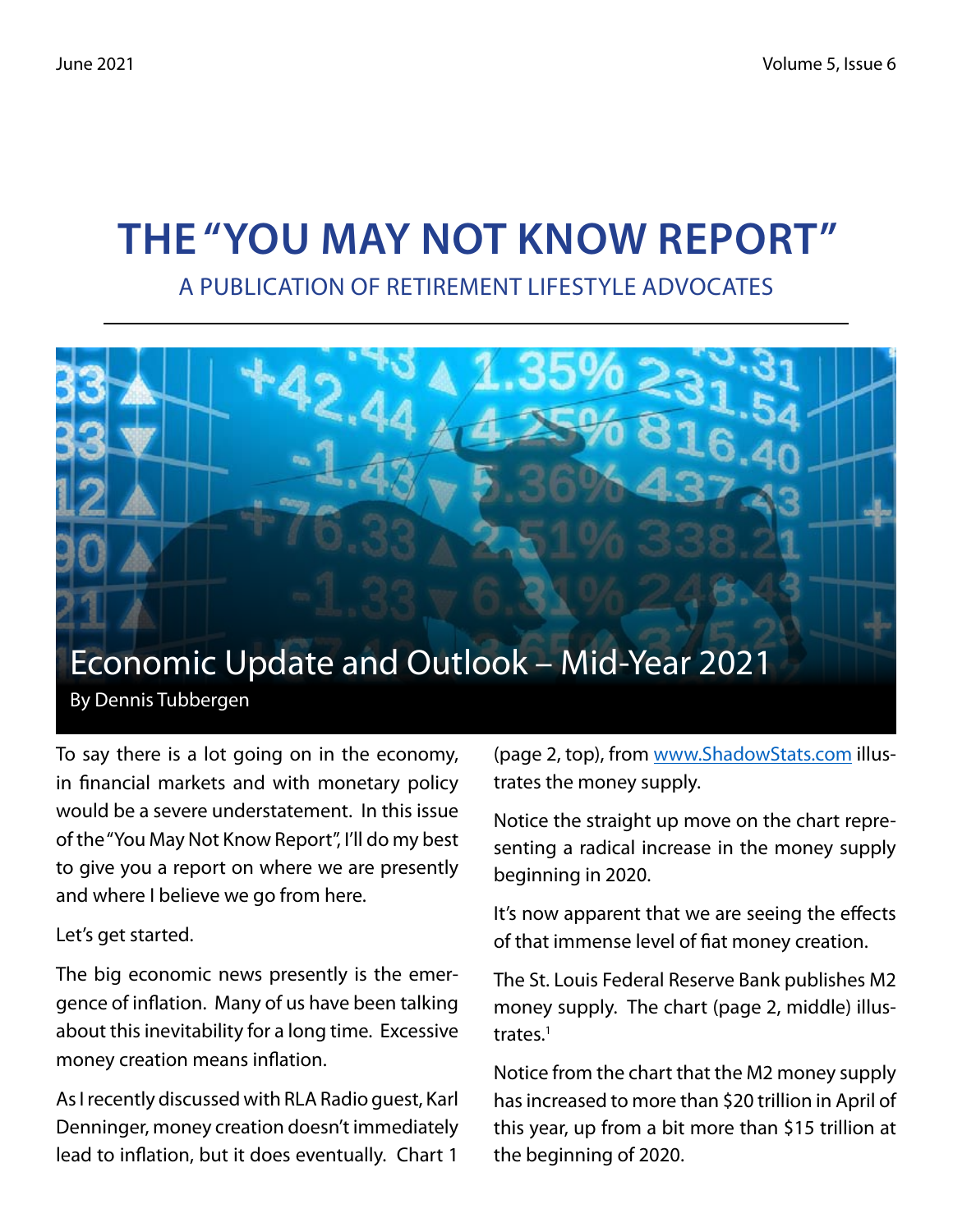#### *Chart 1: Annual U.S. Money Supply Growth*



#### *Chart 2: M2 Money Supply*





When the money supply increases at that pace, inflation has to be the ultimate outcome.

Now that inflation has arrived, what has the Federal Reserve's response been?

As anyone who has followed the Fed for any length of time knows, if the reported data looks bad there are one of two actions the Fed has taken historically.

One, they change the way the data is reported.

Or, two, they quit reporting the data.

In this case, predictably, the Fed chose the latter. This<sup>2</sup> from David Kranzler of Golden Returns Capital (red font added for emphasis):

*Ben Bernanke, outgoing Fed Chairman 2014:*

*"Fostering transparency and accountability at the Federal Reserve was one of my principal objectives when I became Chairman in February 2006."*

*Janet Yellen, 2013 as Vice Chairman of the Fed:*

*"Recently I used the word 'revolution' to describe the change from 'never explain' to the current embrace of transparency in the FOMC's communication."*

*Fed Chair Jerome Powell, 2018:*

*"In a democratic system, any degree of independence*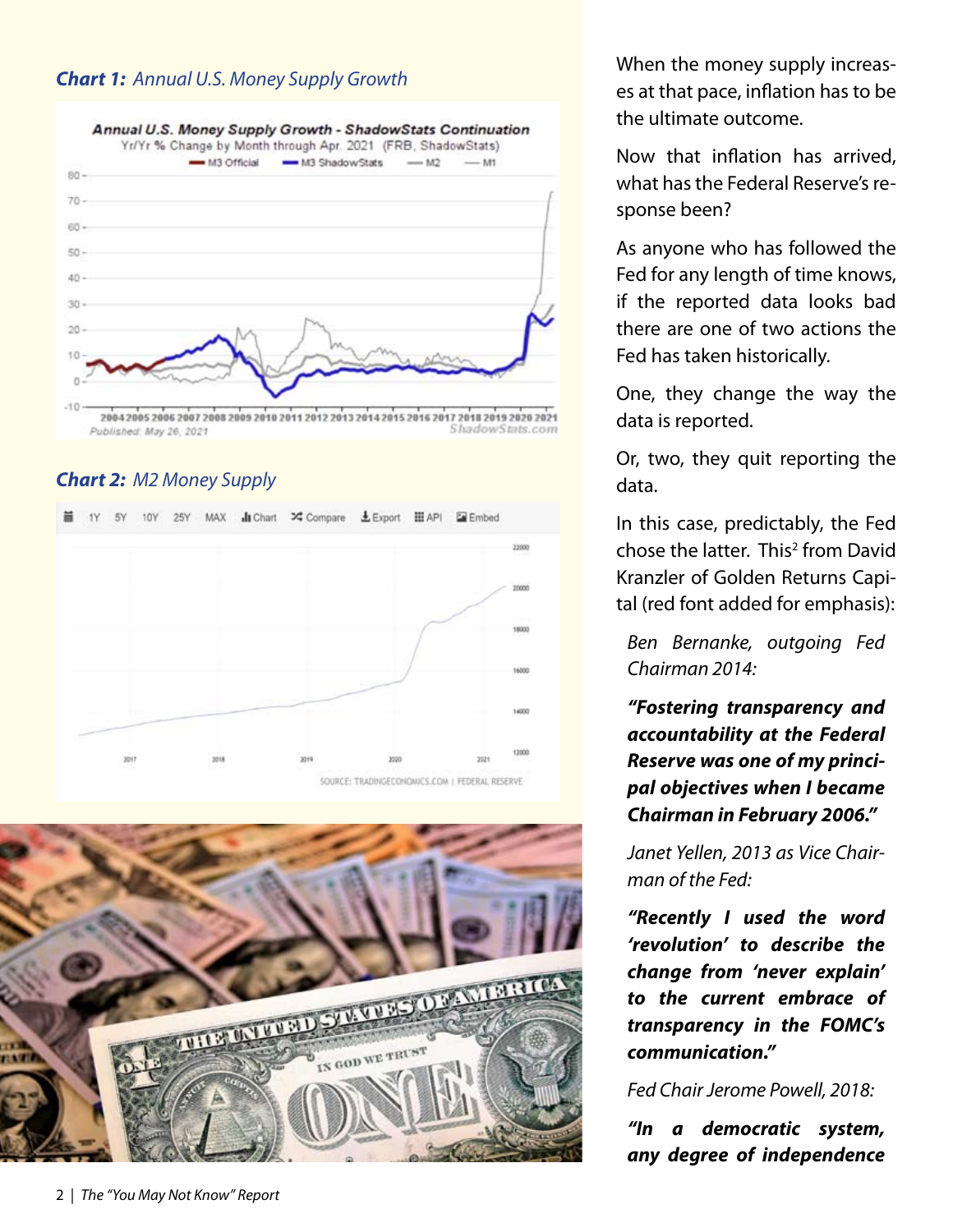*brings with it the obligation to provide appropriate transparency. In turn, transparency provides an essential basis for accountability and democratic legitimacy by enabling effective legislative oversight and keeping the public informed."*

*Over the years, I've learned to keep one hand on my wallet and one hand on my physical gold and silversafe when a Fed official promises more transparency.*

*Right after Bernanke promised more transparency, the Fed decided to no longer report the M3 measure of the money supply. The U.S. is the only major industrialized country that does not report M3.*

*With Jerome Powell at the helm, earlier this year the Fed quietly obscured the distinction between the M1 and M2 money supply measures, making it almost impossible to distinguish between bank demand and term deposits.*

*This is important because each classification provides information about the relative liquidity of the banking system. Now that distinction is impossible to assess.*

*Tuesday (May 11) the Chicago Fed announced that it would discontinue publishing the Midwest Economy Index after the Jun. 30, 2021, release:*

*"Our researchers' standard approach for estimating the Midwest Economy Index (MEI) has become increasingly ineffective. As of early May 2021, we have determined that it will not be appropriate to publish the MEI's results after the middle of the year."*

*What is the Fed trying to cover up by eliminating this economic report? Interminable economic weakness masked by economic indices that show nominal gains which are*  *primarily attributable to the price inflation effects of money printing rather than an increase real economic activity.*

*Make no mistake, the economy is much weaker than the politicians, Fed officials and Wall Street animal are willing to admit. And much of what is reported as increasing economic activity reflects little more than the effect of price inflation on the input components of the various indices.*

*1970's stagflation on steroids.*

*As such, the Fed is removing the trail of evidence and is preparing to take its money printing to a new level, in an a tragically flawed effort to stimulate real economic growth.*

While inflation is undeniable, there is another trend taking place that makes the inflation even more dangerous. As Mr. Kranzler notes in his piece, the economy is not strong. In real terms the economy is contracting.

In case you missed it, Kranzler makes a very important point. He says that when increasing economic activity is reported, it is the direct result of price inflation (or currency devaluation) rather than being attributable to real economic growth.

Mr. John Williams of www.ShadowStats.com (referenced above) tracks the economic output of the United States, typically measured by Gross Domestic Product. As John explains on his website, the headline or reported GDP number refers to the most recent quarter's annualized quarter-to-quarter rate of change. In other words, the headline number is the annualized GDP number if the most recent quarterto-quarter change was compounded for four consecutive quarters. What this means is that the latest quarter can be reported as a positive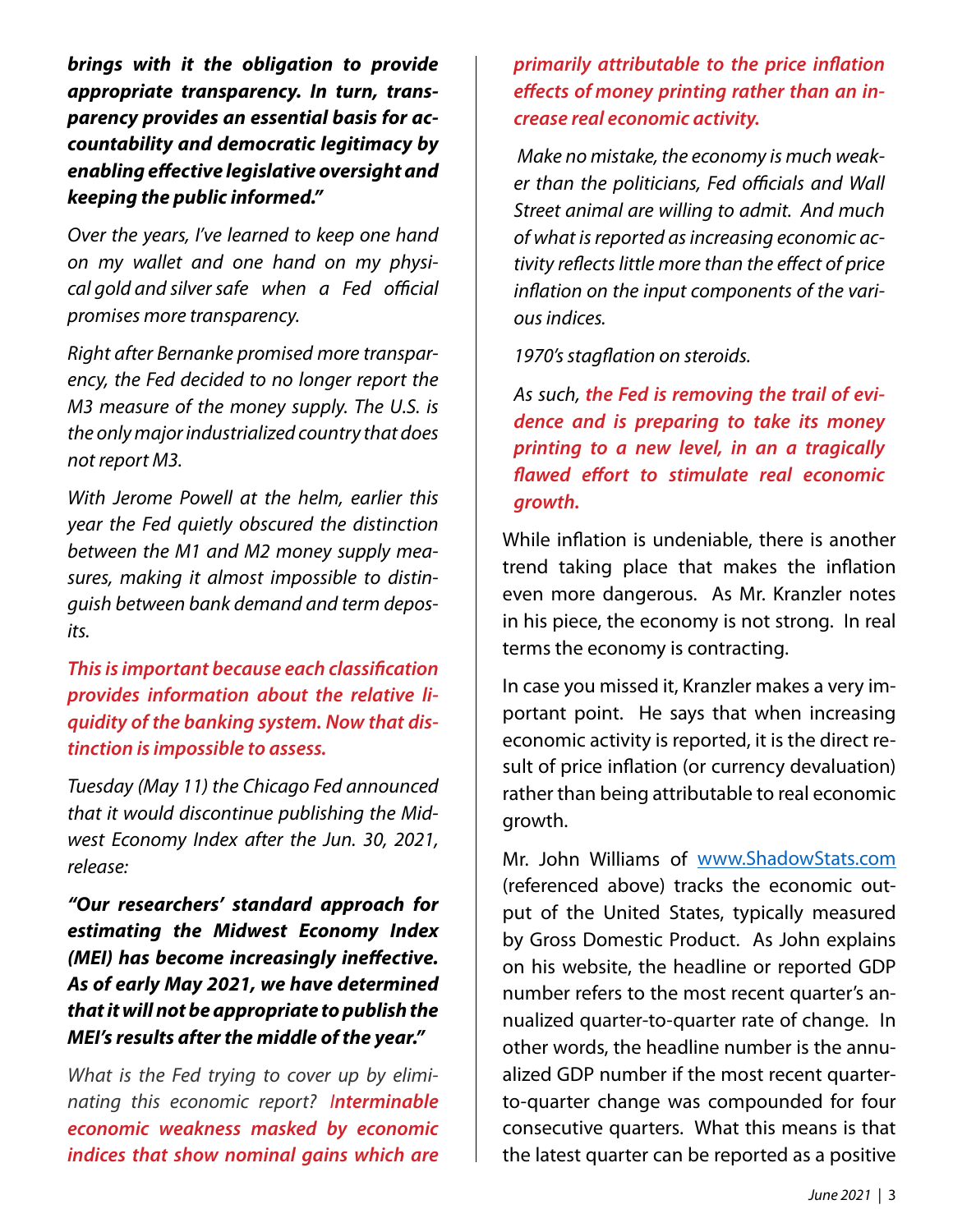#### *Chart 3: GDP Annual Growth*



*Chart 4: Increase in Money Supply (1971-1981)*





annualized rate of growth while the actual annual rate of change is negative.

Chart 3 (this page, top), courtesy of www.ShadowStats.com, shows that GDP or economic output is contracting.

Keep in mind that GDP is contracting even when it's measured in US Dollars that have been devalued through excess money creation.

Bottom line economically speaking is this – we are now looking at stagflation which is inflation combined with economic contraction.

There is only one way to cure stagflation, stop inflation by reducing the money supply and then endure the inevitable recession that follows. If you're old enough to remember the 1970's, you've lived through the stagflation cure.

This time around there is one additional dynamic that may be the most significant. Fiat currencies may be on their last legs.

Long time readers of this report undoubtedly know that it was in 1971 that the US Dollar officially became a fiat currency. That's when the link between the US Dollar and gold was eliminated.

Chart 4 (this page, middle) shows the increase in the money supply that occurred from 1971, when the US Dollar became a fiat currency to 1981. Notice that the M2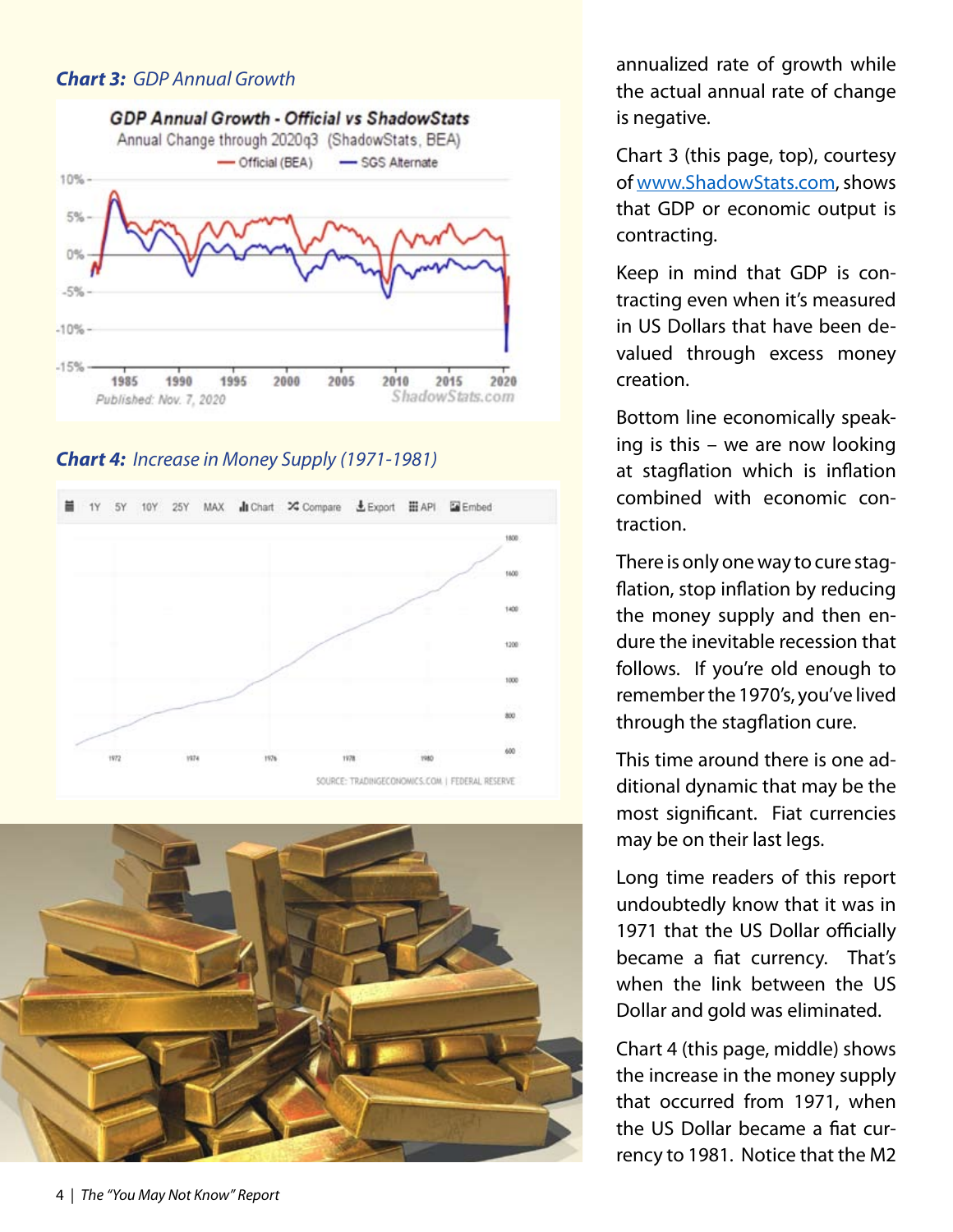money supply about tripled over a 10-year time frame.

We have seen the same rate of growth in the money supply since the financial crisis with one difference; the rate of growth has been much more extreme this time.

That can only mean a more extreme outcome in my view.

In the 1970's, there was no talk worldwide about moving away from the US Dollar as the world's reserve currency. That is not the case today.

Russia has now openly stated that she is moving toward gold and away from the US Dollar.

This<sup>3</sup> from "Zero Hedge":

*Following a series of corporate cyberattacks that American intelligence agencies have blamed on Russian actors, Russia's sovereign wealth fund (officially the National Wellbeing* 

*Fund) has decided to dump all of its dollars and dollar-denominated assets in favor of those denominated in euros, yuan - or simply buying precious metals like gold, which Russia's central bank has increasingly favored for its own reserves.*

*Finance Minister Anton Siluanov made the announcement Thursday morning at the annual St. Petersburg International Economic Forum.*

*"We can make this change rather quickly, within a month," Siluanov told reporters Thursday.*

*He explained that the Kremlin is moving to reduce exposure to US assets as President Biden threatens more economic sanctions against Russia following the latest ransomware attacks. The transfer will affect \$119 billion in liquid assets, Bloomberg reported, but the sales will largely be executed through the Russian Central bank and its massive reserves, limiting the market impact and reducing visibility on* 

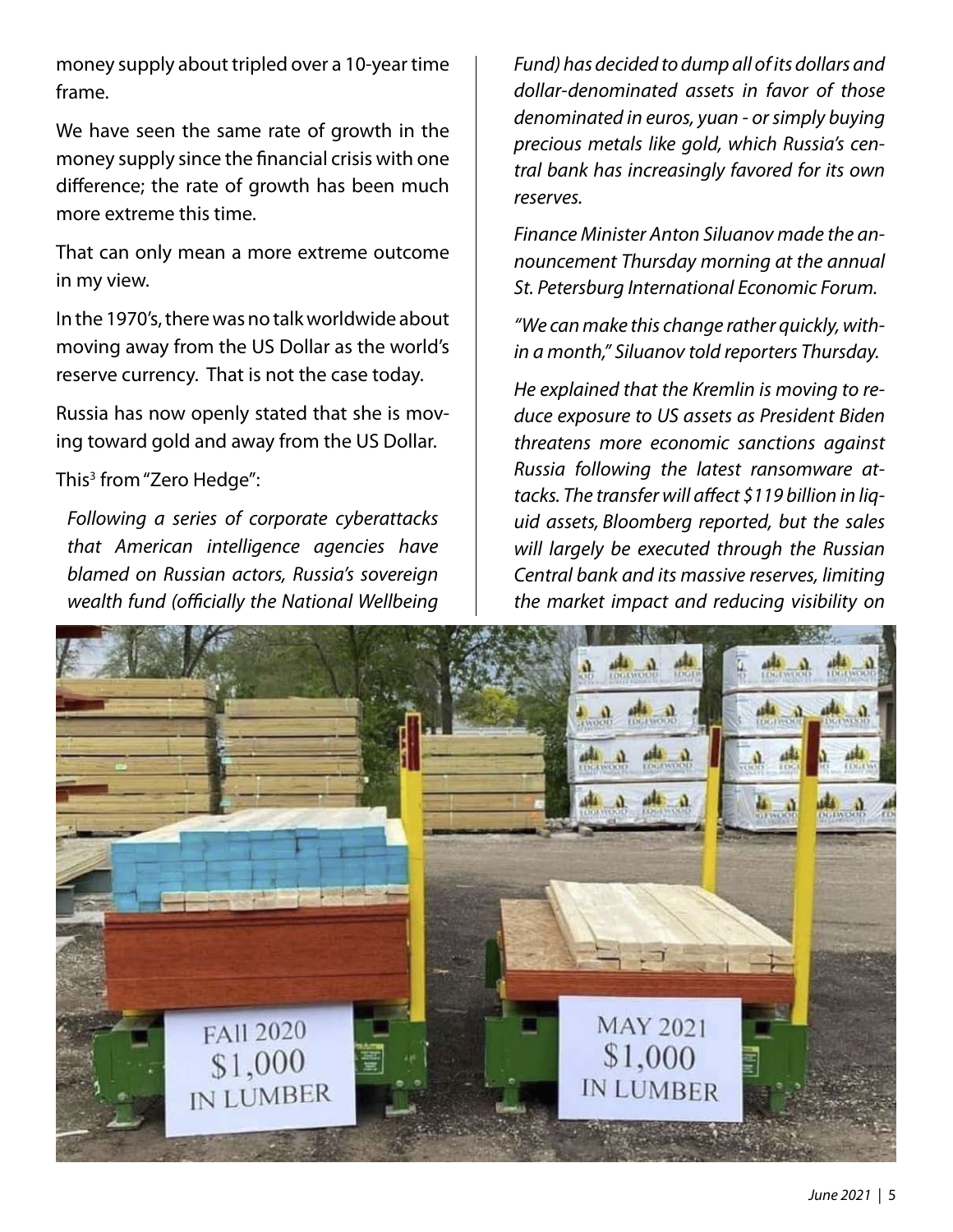*what exactly the sovereign wealth fund will be buying.*

*Just a few days ago, we reported that the Russian parliament had just authorized the sovereign wealth fund to buy gold through the central bank. However, the central bank reports its holdings with a six-month lag, making it impossible to determine its current holdings.*

*Russia's gold holdings eclipsed its dollar reserves last year despite a halt in gold purchases. This was partly due to an increase in the value of its gold holdings with the rise in gold prices, and partly a function of the central bank's continued efforts to shed dollar assets.*

While politics may play a role in this decision, from my perspective, it's a lot simpler than that. One look at a price chart of the US Dollar Index tells the story.

Note on Chart 5 (below) that from January of 2020 to the present time, the US Dollar Index has declined by more than 12%.

Keep in mind that the US Dollar Index is not an absolute measure of the purchasing power of the US Dollar, instead it is a relative measure that compares the purchasing power of the US Dollar to the purchasing power of the six major trading partners of the United States.

A better measure of the absolute purchasing power of the US Dollar can be discovered through personal experience in making purchases. Using that as your metric, one can understand why the international move away from the US Dollar continues.

Currently, it seems that the money creation is poised to continue. That will mean more inflation.

Ultimately, as I have often stated, the money creation will stop. History teaches us that it always does.

The questions are when will it stop and how will it stop?

In my view there are only a couple possible scenarios.

One, there is immense political pressure placed on politicians and the Fed to get inflation under control. While getting politicians to act somewhat responsibly may seem more like a pipe dream than reality, this could actually be a



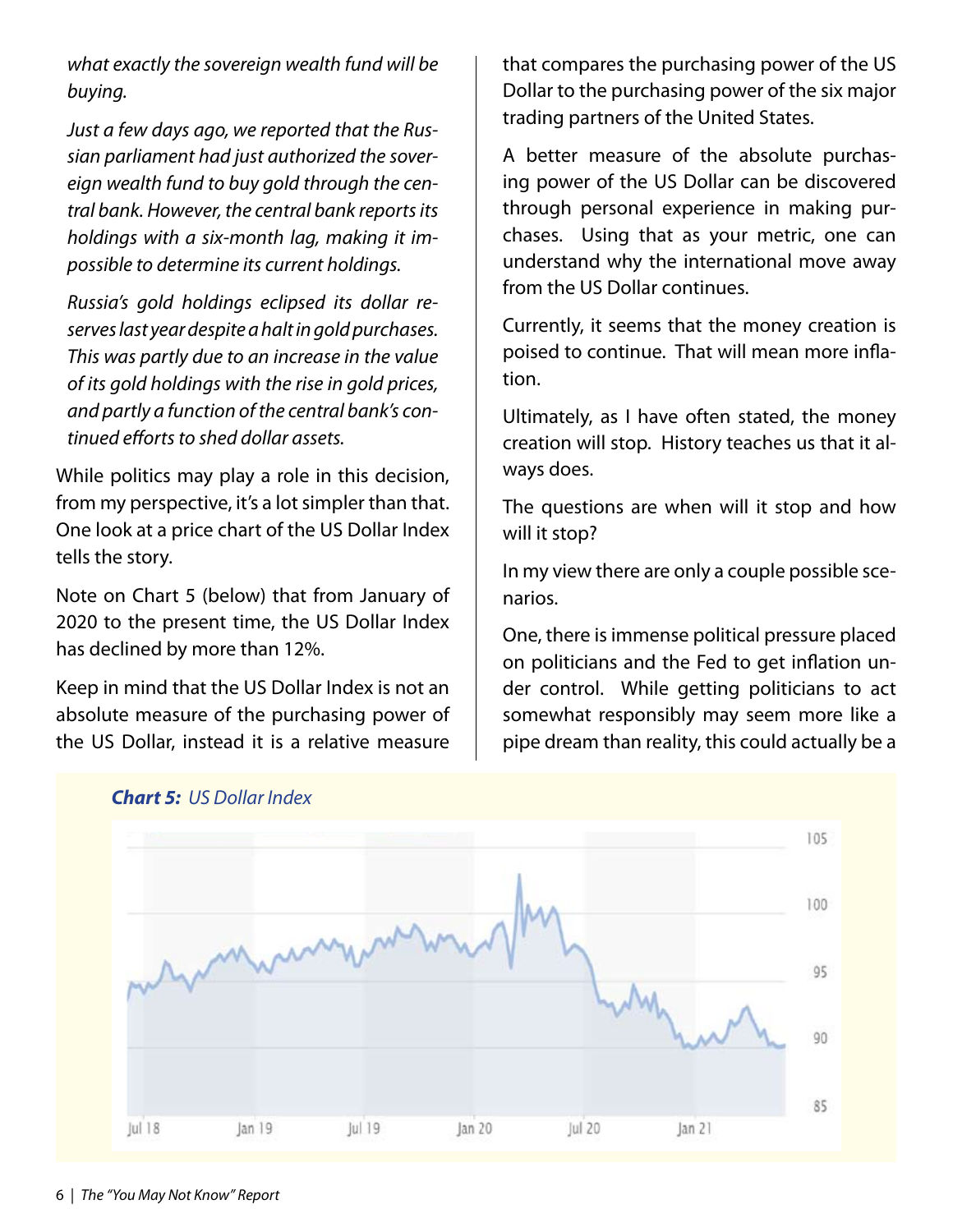possibility at some point in the not-too-distant future.

Inflation, or stagflation affects lower income workers to a much greater extent than it does higher income workers since they have to spend an ever-greater percentage of their income on necessities like food and housing.

When basic living essentials become unaffordable for many lower- and middle-income Americans, there could be a call for the Fed to take action. Since the Fed has only one tool – money creation, their only choice will be to stop money printing or slow it down significantly.

That will bring on the deflationary collapse.

Two, the Fed continues to print to the point that confidence is lost in the currency. History teaches us that when confidence in a currency is lost, those who are using the currency begin to look for alternatives.

Should money creation continue long enough to get to that point, a new currency system will have to emerge, and the deflationary collapse will begin.

In my view, we are quickly approaching one of those two outcomes.

Lower- and middle-income households are already beginning to feel the inflationary heat. This4 from "Zero Hedge" (emphasis added):

*A United Nations index of world food costs climbed for a 12th straight month in May, its longest stretch in a decade, rising to the highest in almost a decade, heightening concerns over bulging grocery bills.*

*All five components of the index rose during the month, with the advance led by pricier vegetable oils, grain, and sugar.*

*Month after month, the UN's Food and Agriculture Organization's food price index continues*  *to soar to levels not seen in a decade. Soaring food prices have tremendous implications on societal trends and may result in unrest in emerging market countries if trends persist.*

*For May, the FAO Food Price Index, which measures monthly changes for a basket of cereals, oilseeds, dairy products, meat, and sugar, surged to an average of 127.1 points in May, 4.8% higher than in April and 39.7% higher than in May 2020.*

In 2019, households in the lowest quintile of income spent \$4,400 annually on food which represented 36% of their income<sup>5</sup>. Doing a little simple math and applying the nearly 40% increase in the FAO Price Index over the past year, one concludes that these lower income households are now spending about 50% of their income on food.

That's a substantial increase.

Sadly, fuel costs, energy costs and housing costs have all also increased. That puts a large number of US households in a position where they cannot afford basic essentials.

Much of the population doesn't buy the Fed's argument that inflation is 'transitory'. The number of Google searches for "inflation' has dramatically increased last month<sup>6</sup>. This from past RLA Radio Program guest Peter Schiff:

*According to Google Trends, searches for the word "inflation" hit the highest level since 2004 between May 9 and May 15. That's as far back as the data goes. Google charts trends numerically and during that time period interest in "inflation" went all the way up to 100.*

*If you look all the way from 2004 until the end of 2020, pretty much all the searches were pretty consistent at about 50. And now, in the*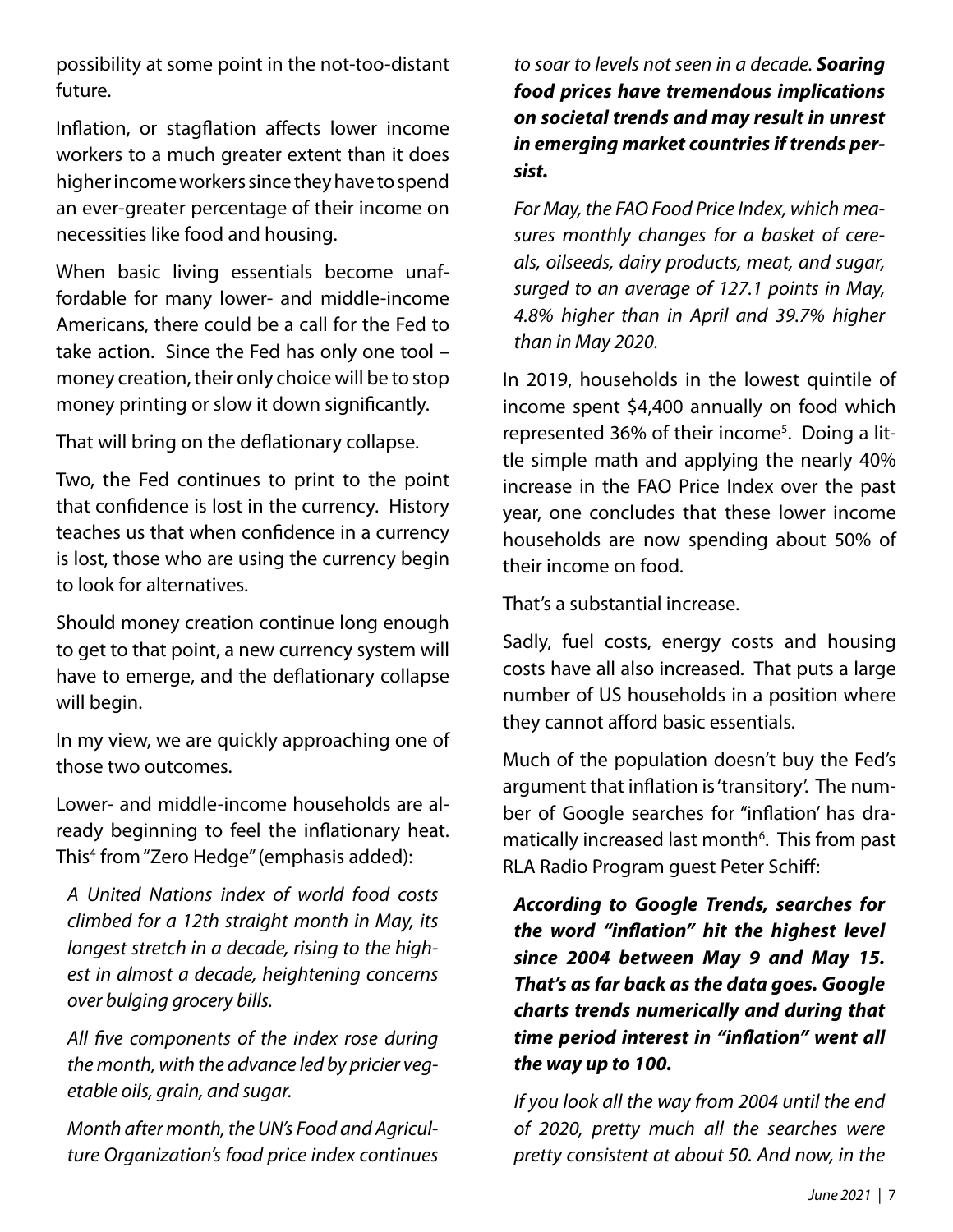*beginning of 2021, is where we shot up from 50 all the way up to 100. So, something changed in 2021 that resulted in all these people all over the United States deciding independently that they were going to search inflation."*

#### *So, why are they doing that?*

#### *Well, because they're worried about it! If it was transitory, would they care? They care because it doesn't seem like it's transitory."*

*On the other hand, the Federal Reserve continues to ignore the signs that inflation is here to stay and pretends it's transitory.*

*We can't just pretend and play make-believe and hope the problem goes away. Because they tried that with the mortgage problem. Even though it was obvious that subprime was the tip of a huge iceberg, the Fed kept saying, 'Don't worry. It's contained,' because they were hoping that if they denied the problem, maybe it would go away. Well, they're doing the same thing again with inflation. They're telling all the people who are so worried about inflation, 'Hey, don't worry about it because it's just transitory.' Well, it's as transitory as subprime was contained."*

*In fact, the Fed is driving inflation through its monetary policy and debt monetization.*

*Through the first 7 months of fiscal 2021, the US government collected about \$2.1 trillion in taxes but spent about \$4.1 trillion.*

*That means \$2 trillion was borrowed and basically funded by the Federal Reserve. And these are the official numbers. The unofficial numbers are even worse."*

*And consider this: the deficit through the first 7 months of 2021 is higher than the first 7 months of 2020, which included the depth of the COVID recession.*

*The government is spending even more money and running even bigger deficits now, when the economy is supposedly in recovery, than it was when it was still in recession, which again proves that there isn't a recovery at all. It's phony. The only reason the economy looks like it's recovering is because the Fed is printing all this money to artificially stimulate it. But the way you see the truth is to look at the increase in prices that the Fed is still denying exist. They don't want to acknowledge that inflation is not transitory because then they have to acknowledge that it's the recovery that's transitory because it doesn't actually exist, and inflation is going to kill it."*

*This puts the Fed in an awkward position. Typically, the cure for a recession is inflation. But how can the Fed cure a recession caused by inflation by creating more inflation?*

The Fed's 'go to' strategy of reducing interest rates quit working after the financial crisis when interest rates were reduced to zero with little positive benefit. Consequently, the Fed began the 'emergency' and 'temporary' action of money creation.

As I noted at the time and in my 2011 book "Economic Consequences", money creation always puts an economy on the slippery slope of a collapse. While money printing can temporarily stave off the inevitable collapse, the collapse always, eventually, inevitably comes about. Money printing makes the eventual collapse worse than it would have been had money creation not been pursued.

When money printing quits working, there is no other strategy remaining.

We are getting close to that point in my view.

If you are a long-term reader of this report, chances are good that you are already utiliz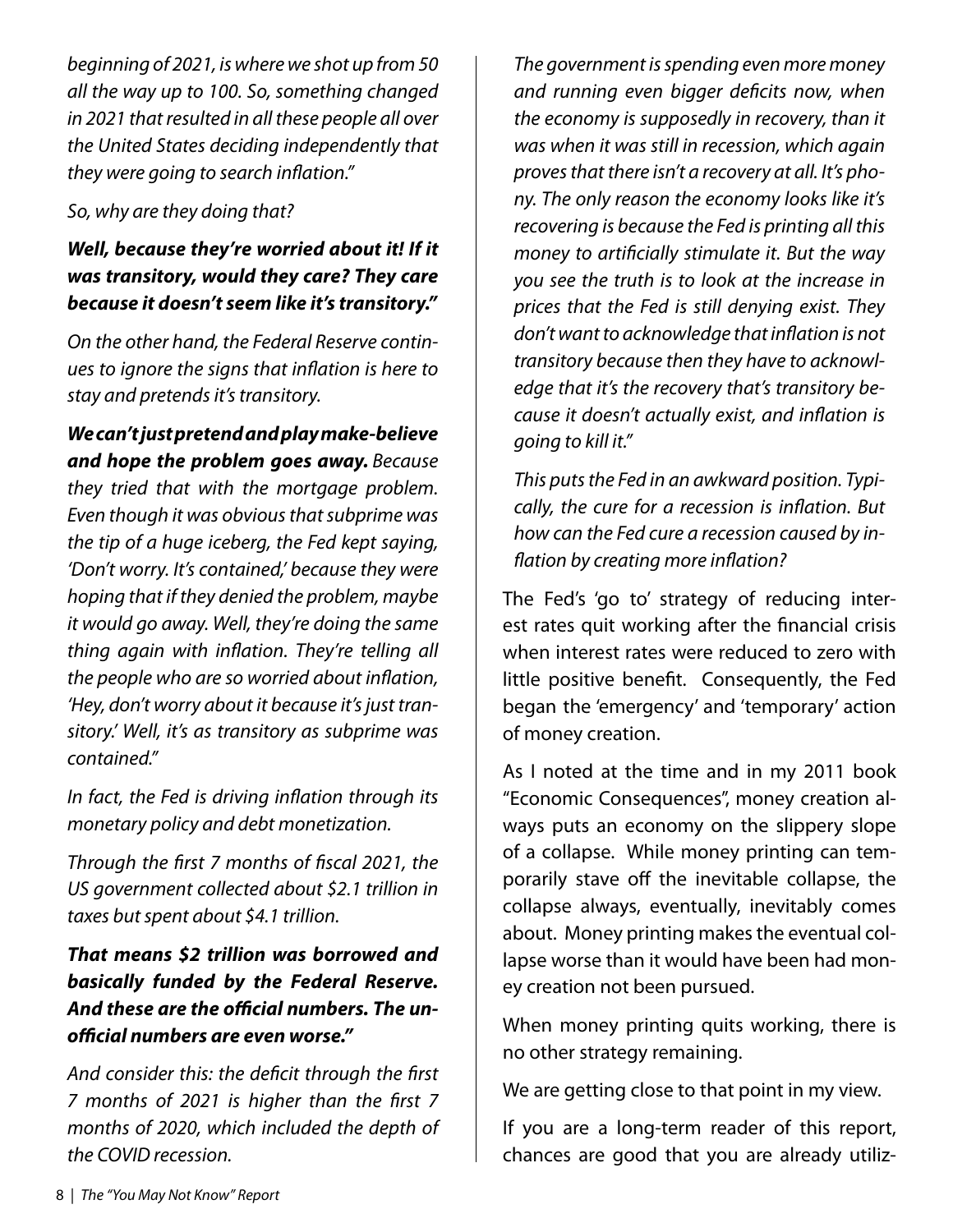ing some form of the two-bucket approach to managing money. This approach has you dividing your assets into two buckets of assets with each bucket allocated to achieve a specific outcome. One bucket of assets to protect from the continued and perhaps intensifying inflation and the other bucket allocated to attempt to keep assets stable in a collapse.

Many longer-term readers and clients have already allocated some of their inflation bucket assets to precious metals. That strategy has worked out well for those that have used it.

Until the money creation stops, I would expect that owning metals with some of your portfolio will continue to be advisable.

When owning precious metals, it is important that one owns the physical metal to eliminate counter-party risk. But there is another reason as well; there is a growing price disparity between the price of 'paper' gold and silver and 'physical' gold and silver.

The simple reason is that 'paper' gold and silver can be created out of thin air by futures traders. Physical gold and silver cannot be created or printed from thin air. Demand for physical metals is increasing as more precious metals investors are realizing that physical metals may offer some protection against inflation without counterparty risk. That is not true of paper gold or silver.

The US Mint recently acknowledged that there is a shortage of physical silver<sup>7</sup> (emphasis added):

*The United States Mint is committed to providing the best possible online experience to its customers. The global silver shortage has driven demand for many of our bullion and numismatic products to record heights. This level of demand is felt most acutely by the Mint* 

*during the initial product release of numismatic items. Most recently in the pre-order window for 2021 Morgan Dollar with Carson City privy mark (21XC) and New Orleans privy mark (21XD), the extraordinary volume of web traffic caused significant numbers of Mint customers to experience website anomalies that resulted in their inability to complete transactions.*

*In the interest of properly rectifying the situation, the Mint is postponing the pre-order windows for the remaining 2021 Morgan and Peace silver dollars that were originally scheduled for June 1 (Morgan Dollars struck at Denver (21XG) and San Francisco (21XF)) and June 7 (Morgan Dollar struck at Philadelphia (21XE) and the Peace Dollar (21XH)). While inconvenient to many, this deliberate delay will give the Mint the time necessary to obtain web traffic management tools to enhance the user experience. As the demand for silver remains greater than the supply, the reality is such that not everyone will be able to purchase a coin. However, we are confident that during the postponement, we will be able to greatly improve on our ability to deliver the utmost positive U.S. Mint experience that our customers deserve. We will announce revised pre-order launch dates as soon as possible.*

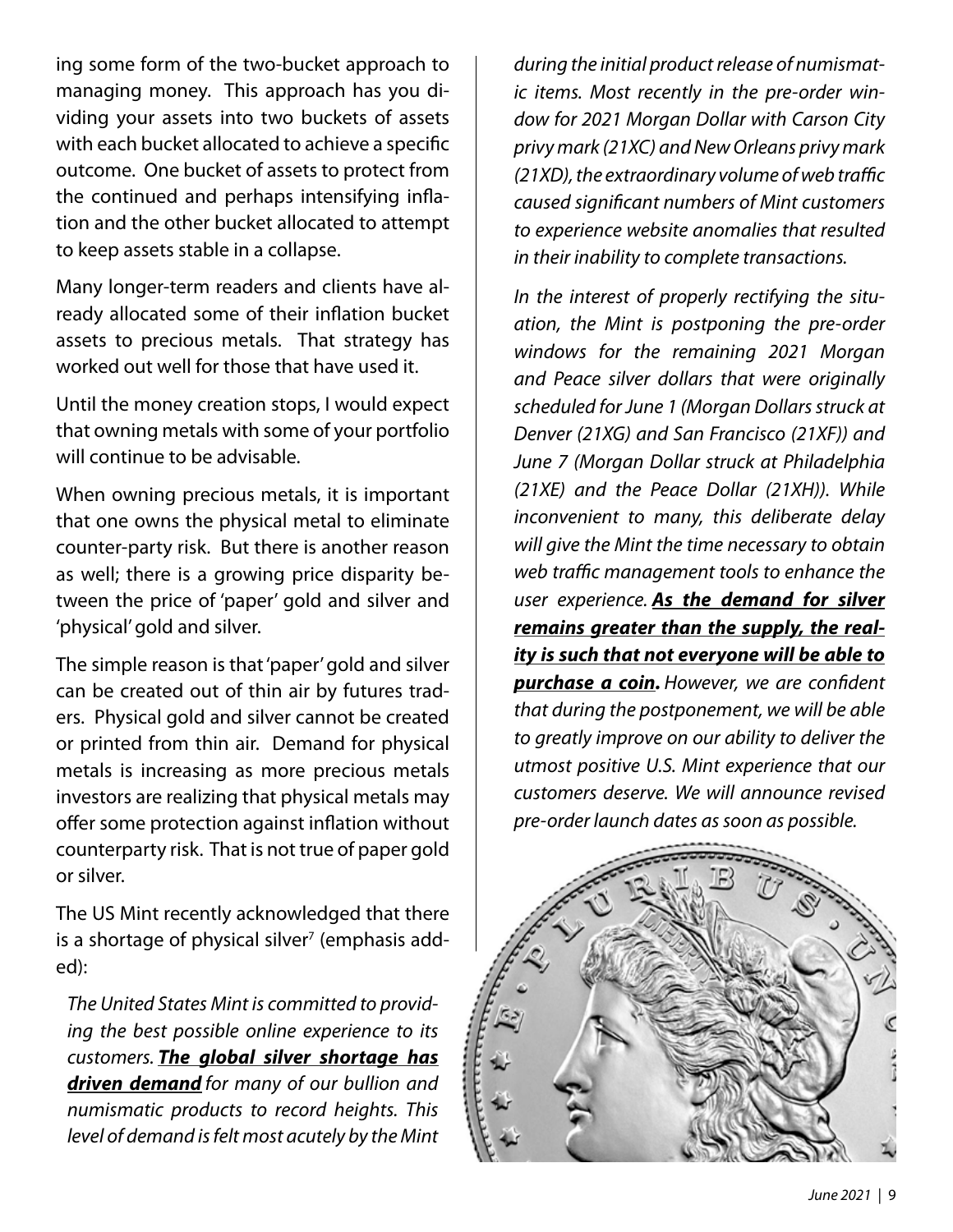Recently, on the RLA Radio program, I chatted with Alasdair Macleod about how paper gold and silver can be created literally out of thin air. Mr. Macleod discussed regulation changes that are coming that would put a stop to this practice. These new rules will be in effect in Europe by the end of June and effective in the UK by the end of the year.

In my view, this rule change as well as the economic conditions we've discussed in this month's issue could be extremely bullish for precious metals. If you would like to discuss adding metals or more metals to your portfolio, feel free to reach out using the contact information below and we'll schedule a complimentary call to answer your questions.

Finally, this month, I would be remiss if I didn't address the rent moratoriums expiring at the end of this month. This has the potential to be the pin that pops the bubble.

This<sup>8</sup> from CNBC (emphasis added):

*More than 10 million Americans, or 14% of U.S. renters, say they aren't caught up with their housing payments, meaning many could be at risk when the national moratorium* 

*on evictions expires in under a month.*

*That finding comes from data collected by the Census Bureau between May 12 and 24 and analyzed by The Center on Budget and Policy Priorities. The CBPP also found that more than 26% of Americans continue to have trouble meeting their usual expenses, and around 9% couldn't afford enough food.*

*With so many renters still behind, the number of evictions could rise steeply when the Centers for Disease Control and Prevention's eviction moratorium lifts on June 30. That protection will have been in place for 10 months.*

*Although the policy hasn't reached all renters, it's reduced the normal number of eviction filings over the same time period by at least a half, according to Peter Hepburn, an assistant professor of sociology at Rutgers University-Newark and a research fellow at The Eviction Lab.*

Should 10 million Americans get eviction notices, the impact on the economy could be devastating.

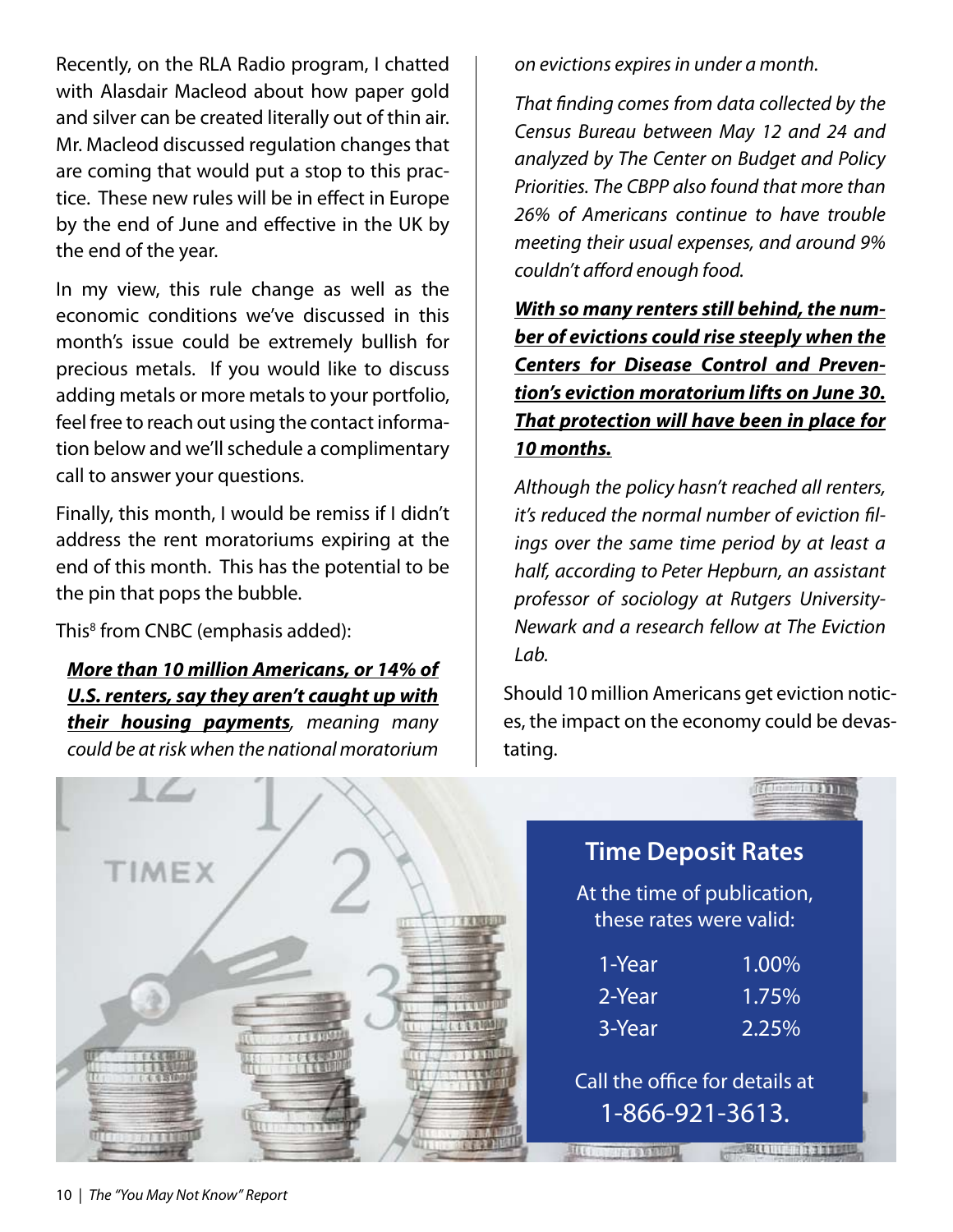# **FREE – Essential Reports Group**

If you have not yet adopted the two-bucket approach to managing retirement assets, we'd like to invite you to discover more. You can order our Essential Reports group provided at no cost and no further, future obligation.

Your Essential Reports Group may show you:

- The best way to maximize your Social Security benefits even if you are already collecting Social Security
- How to reduce taxes on your IRA, 401(k) or other retirement account. As we discussed in this issue, as tax policy may dramatically change in the near future and become less favorable, taking steps now

to understand how to possibly minimize taxes has never been more important.

What your current fee level is in your •portfolio and what your historical drawdown risk might be. Understanding this information may help you avoid participating in the next market crash.

To prepare these reports for you, we need only get some generic, non-personal information from you. We never ask for personal information, nor should you ever share that information with anyone. To request your reports, visit www.MyEssentialReports.com.